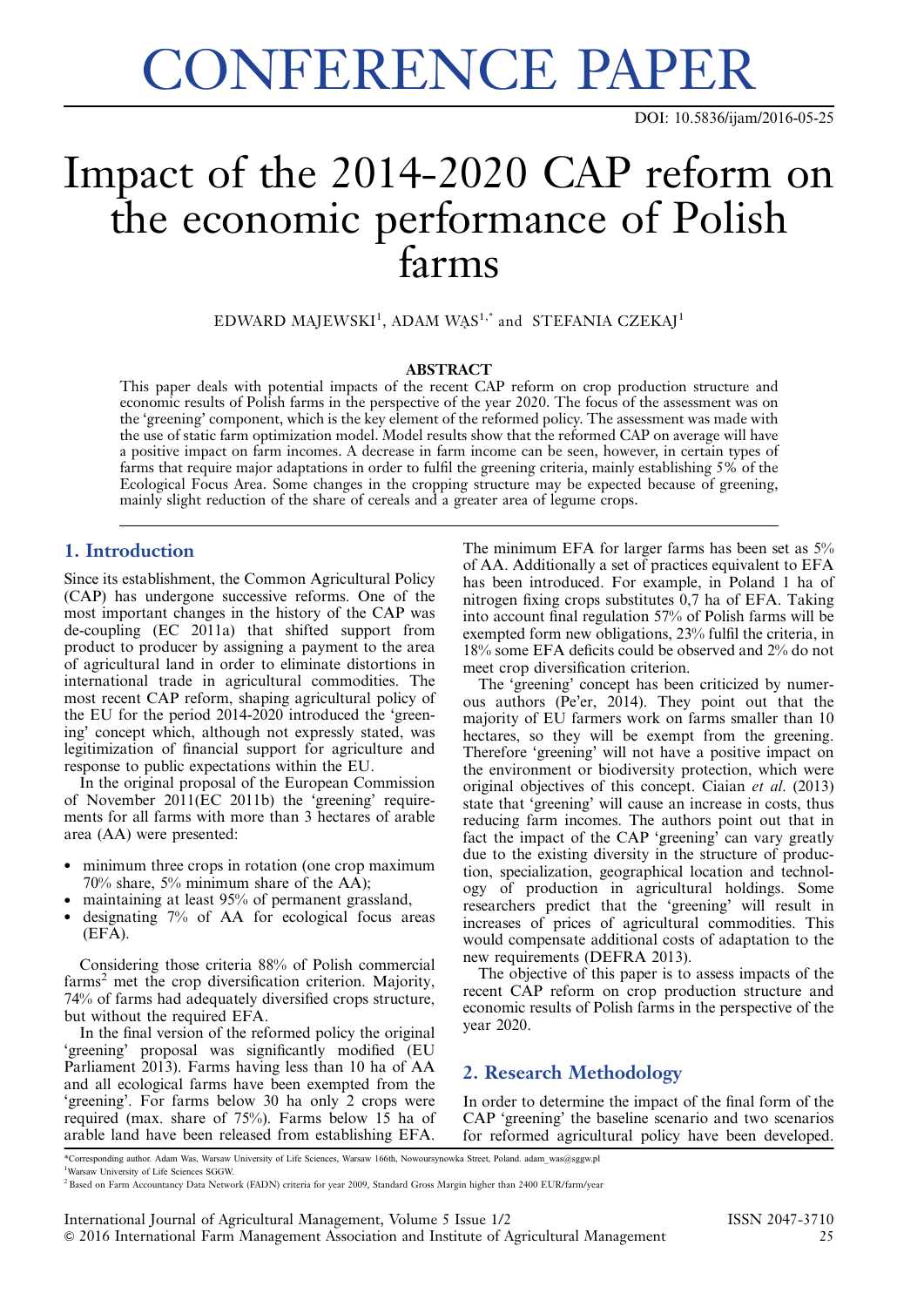Impact of CAP reform on Polish farms **Edward Majewski et al.** Edward Majewski et al.

To assess production and economic impacts of their potential implementation non-linear optimization model was applied. The results obtained by the modelled farms were aggregated in order to determine the impact of the agricultural policy scenarios on economic results obtained in the different types of farms and FADN regions.

The Farm-Opty optimization model with non-linear cost function using the Positive Mathematical Programming method (Howitt R.E. 1995) was used. The model is based on the assumption that farmers maximize farm income, as it is shown in the following equation:

$$
DR_{x_i \geq 0} = p^T(x \bullet y) + s^T x + fs - fc - d^T x - x^T Q x
$$

provided that  $Ax \leq B$ where:

 $DR - agricultural$  income,

 $p$  – products prices,

 $y$  – yield and productivity,

 $x$  – levels of production activities,

 $s$  – payments for production activities,

 $fc$  – relatively fixed costs,

 $fs$  – value of the payments,

 $A$  – resource utilization coefficients,

 $B$  – available resources.

 $d^Tx$ -x $^TQx$  – non-linear element determined in the model calibration.

This model builds on the classical linear optimization problem used in farm models (Was, 2005). Introduction of PMP limited number of data required and solve oversimplification of LP models solutions. In order to verify the requirement of crop diversification in each type of farm Shannon-Weiner's index was used (Shannon, 1948).

#### Scenarios considered

#### A. Base\_2012 and Baseline\_2020

The scenarios assume a continuation of the current CAP. The BASE\_2012 scenario was used only to calibrate the models, whilst baseline is a point of reference for other scenarios. The BASELINE\_2020 scenario assumes that the existing in 2014 CAP mechanisms will remain unchanged.

#### B. Green\_2020

In this scenario the requirements arising from the CAP 'greening' are implemented, entitling farmers to direct payments amounting EUR 184 per hectare.

Additional, newly introduced payments (MARD 2014) are also modelled:

- for young farmers 62 EUR/ha for first 50 hectares.
- for farmers owning 3.01-30 hectares receive additional 41 EUR/ha.
- related to production:
	- $\circ$  for cattle for farmers having at least 3 bovine animals aged up to 24 months up to the 30th one - 70 EUR/head,
	- $\circ$  for cows like the above,
	- $\circ$  for sheep and goats 25 and 15 EUR/head respectively,
	- $\circ$  for soft fruit to strawberries and raspberries up to 250 EUR/ha.

 $\circ$  for protein crops –grown as the main crop up to 326 EUR/ha (digressive from 75 ha).

#### C. No\_Green\_2020

The scenario implies giving up 30% of direct payments, by farms non-adapted to greening requirements (EUR 74/ha). Farms exempted from 'greening' and fulfilling all the requirements would receive direct payments, and other support equal to those assumed in the GREEN\_2020 scenario.

Both Green Scenarios assume that inclusion of the 'greening' component will result in decrease in funding of agri-environmental activities under the 2nd pillar, from EUR 2.304 billion provided for in RDP 2007-2013 to EUR 1.060 billion provided for in RDP 2014-2020. Thus the existing agri-environmental payments will be reduced also by 46% per average farm which will be the subject of modelling.  $LFA<sup>3</sup>$  payments were assumed in all the scenarios under consideration at the level used to date.

## 3. Research Sample

Polish  $FADN<sup>4</sup>$  was the main source of data. The 2012 data were used to develop a typology and prepare parameters for farm models. The data set consists of 10,909 research objects (individual farms). The entire population of farms was divided into production types according to Community typology of agricultural holdings of 2009. The population of the FADN (farms represented by the FADN sample) includes 735.5 thousand farms, which accounts for 50% of all farms in Poland. The farms covered by the FADN system produce about 90% of the total value of output in the agricultural sector, and have 81% share in the total agricultural area in Poland.

#### Typology of farms

The farms for modelling were identified based on the following three criteria:

- area of agricultural land,
- production type (field crops, cattle, pig, mixed, other),
- degree of adaptation to the 'greening' requirements.

According to the key criterion - degree of adaptation to the 'greening' requirements the following farm types were distinguished:

- Exempted from 'greening'  $-$  <10 ha AA and organic,
- 'Green' meeting all requirements,
- No diversification failing to meet the crop diversification requirement,
- No EFA having insufficient EFA
- No EFA and diversification failing to meet both above requirements.

The results obtained after application of these criteria are shown both as a whole (for the entire FADN population), and taking into account the individual FADN regions [\(Figure 1\)](#page-2-0).

The structure of farms belonging to the FADN population, determined based on the adopted typology is shown in [Table 1](#page-2-0).

<sup>&</sup>lt;sup>3</sup> Less Favoured Areas

<sup>4</sup> Farm Accountancy Data Network – the EU system of gathering accountancy data from the sample of farms in EU; http://ec.europa.eu/agriculture/rica/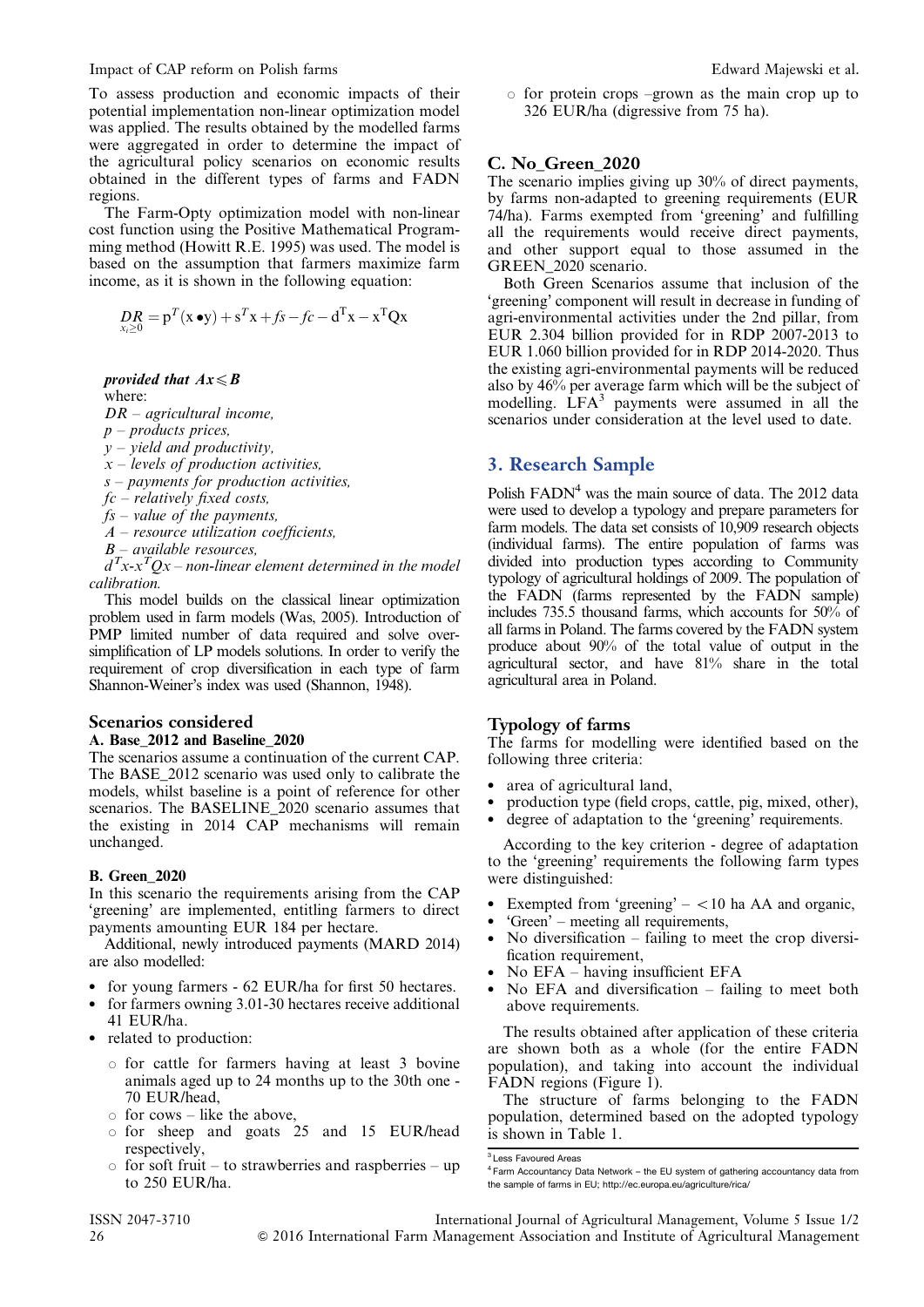<span id="page-2-0"></span>

Figure 1: FADN regions

The majority of Polish farms fulfil the crop diversification criteria. Non-compliance with the 'greening' requirements applies to 20% of the farms from the population represented by FADN, with insufficient EFA being the major reason. The percentage of non-adapted farms is different among regions. The greatest numbers of non-adapted farms are to be found in the regions characterized by the largest average area of farms. In areas where farms are relatively small, there is the largest proportion of farms exempt from the 'greening' requirements. The least adapted to the 'greening' are farms specialized in field crops and pig farms.

As many as 229 farm types were ultimately designated to be modelled taking into account their geographical location, the criterion of production scale and production type, as well as their adaptation to the 'greening' requirements.

# 4. Results

The implementation of the 'greening' requirements in model farms has a noticeable impact on transformations in the cropping and crop production structure [\(Table 2\)](#page-3-0).

Transformations in the crop structure result from the restrictions on the number and share of crops and the need to withdraw from production some arable land to create the required are of the EFA. However, the possibility of applying practices equivalent to EFA mitigates an impact of the CAP 'greening' on the crop structure. In the GREEN 2020 scenario the shares of all main crops are decreased, affecting mostly cereals, reduced by 2 percentage points.

The share of legumes is increased in the model solutions for both 'green' scenarios due to the introduction of an EFA equivalent which provides for recognizing 70% of the area on which legumes are cultivated as EFA. In the NO\_GREEN\_2020 scenario, although there is no need to establish EFA the increase in the area under legumes results from subsidies for its production. Relative changes in farm incomes presented in [table 3](#page-3-0) are average values for farm types modelled after aggregating model results.

The results of model solutions account for the combined impact of the three major innovations in the set of mechanisms provided for in the reformed CAP – 10% increase in the Polish direct payments envelope compared to the previous financial EU budgetary framework, 'greening' and additional payments for small and medium-sized farms, including subsidies for livestock production.

An average Polish farm would benefit under the GREEN\_2020 scenario due to the implementation of the CAP reform by nearly 5% relative to the BASE-LINE\_2020 scenario. Incorporating the 'greening' mechanism in the system of direct payments in Poland has a small impact on agricultural income, which is due mainly to the fact that a significant proportion of farms are exempt from the 'greening' requirements or satisfy them sufficiently. The farm income of farms which need adjustments is slightly decreased, on average inefficient those farms that have no sufficient EFA or do not meet both, the EFA and diversification criteria.

Model results show some differences across the various farm types. In geographical terms the undoubted beneficiaries of the reformed CAP are farmers from the regions of Mazovia and Podlasie, as well as those from

|                                                                                                          | <b>Exempted</b>                  | 'Green'                         | No EFA                                       | No diversification | No EFA and diversification |  |  |
|----------------------------------------------------------------------------------------------------------|----------------------------------|---------------------------------|----------------------------------------------|--------------------|----------------------------|--|--|
| Poland                                                                                                   | 57                               | 23                              | 18                                           |                    |                            |  |  |
| By FADN region                                                                                           |                                  |                                 |                                              |                    |                            |  |  |
| Pomerania and Masuria<br>Greater Poland and Silesia<br>Mazovia and Podlasie<br>Lesser Poland and Pogórze | 44<br>42<br>58<br>80             | 27<br>25<br>24<br>14            | 26<br>29<br>16<br>6                          |                    | っ                          |  |  |
| By production type                                                                                       |                                  |                                 |                                              |                    |                            |  |  |
| Field crops<br>Cattle<br>Pig<br>Mixed<br>Other<br><b>POLAND</b>                                          | 36<br>61<br>36<br>59<br>93<br>57 | 30<br>20<br>24<br>23<br>3<br>23 | 30<br>18<br>33<br>16<br>$\overline{2}$<br>18 |                    | 3                          |  |  |

Table 1: Structure of farms represented in the FADN population [%]

Source: The authors' compilation based on FADN data.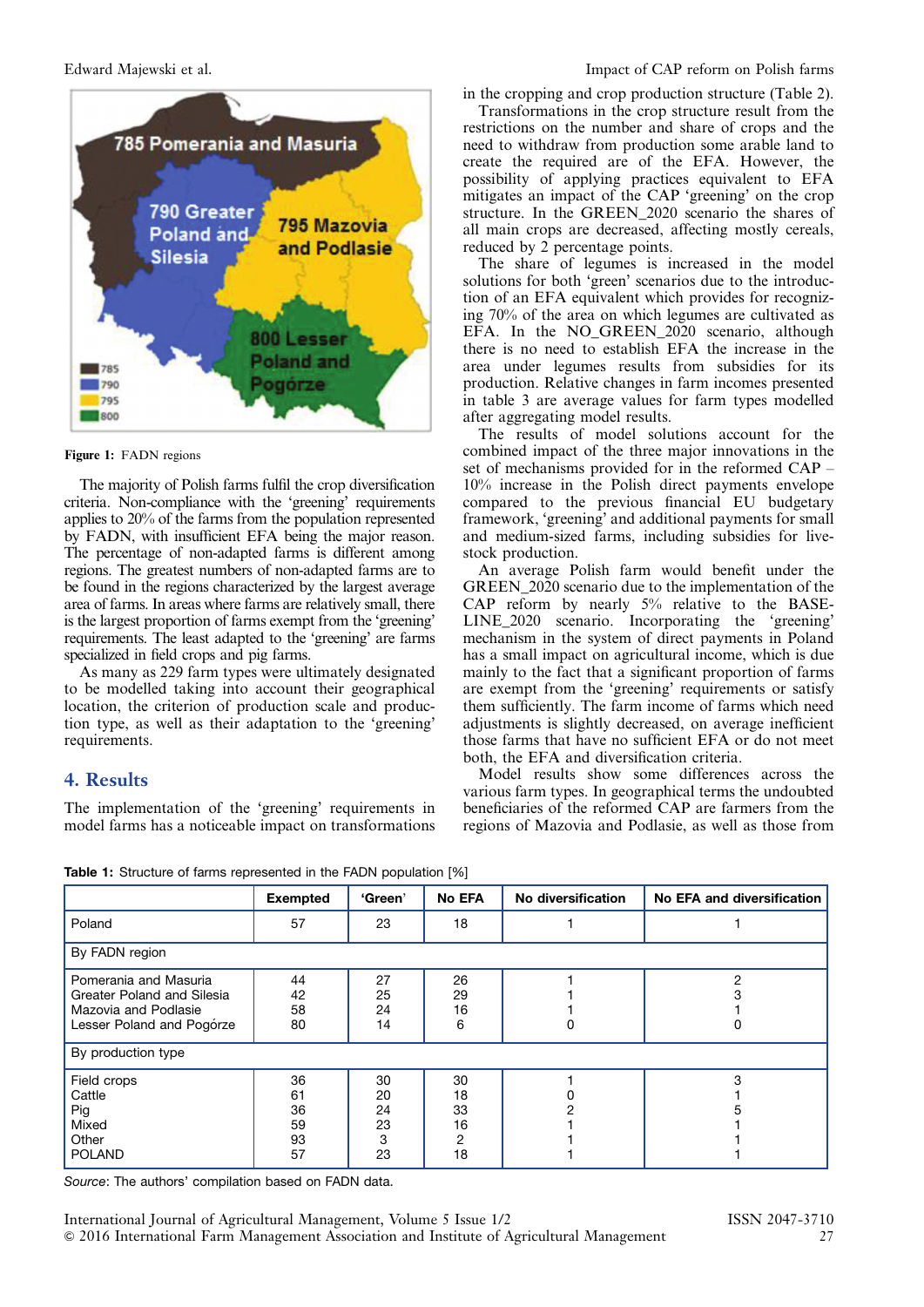<span id="page-3-0"></span>Table 2: Changes in the crop structure in the model solutions within the "greening" scenarios

| Item                                                                                             | <b>BASELINE 2020</b>                                           |                                                          | <b>GREEN 2020</b>                                             |                                                          | <b>NO_GREEN_2020</b>                                           |                                                          |
|--------------------------------------------------------------------------------------------------|----------------------------------------------------------------|----------------------------------------------------------|---------------------------------------------------------------|----------------------------------------------------------|----------------------------------------------------------------|----------------------------------------------------------|
|                                                                                                  | Area [ha]                                                      | [%]                                                      | Area [ha]                                                     | [%]                                                      | Area [ha]                                                      | [%]                                                      |
| <b>TOTAL</b>                                                                                     |                                                                |                                                          |                                                               |                                                          |                                                                |                                                          |
| Wheat<br>Other cereals<br>Cereals-total<br>Legumes<br>Rape<br>Other crops<br><b>EFA</b><br>Total | 2.26<br>7.96<br>10.23<br>0.39<br>0.72<br>2.14<br>0.37<br>13.84 | 16.4<br>57.5<br>73.9<br>2.8<br>5.2<br>15.5<br>2.7<br>100 | 2.21<br>7.69<br>9.89<br>0.61<br>0.69<br>2.04<br>0.52<br>13.75 | 16.0<br>55.9<br>71.9<br>4.4<br>5.0<br>14.8<br>3.8<br>100 | 2.25<br>7.90<br>10.15<br>0.58<br>0.71<br>2.13<br>0.31<br>13.88 | 16.2<br>56.9<br>73.1<br>4.2<br>5.1<br>15.4<br>2.2<br>100 |

Source: The authors' compilation.

Lesser Poland and Pogórze, in which small farms dominate. The majority of farms in these regions are exempted from the greening restrictions and at the same time they benefit from the newly introduced additional payments, that are in favour of small farms.

Analysis of the impact of the reformed CAP on the various farm types leads to the conclusion that cattle and mixed farms benefit most from the new CAP. This is largely due to the high level of conforming to the 'greening' requirements and the introduction of subsidies for cattle production. In the other farm types, the reform of the CAP has nearly no influence on incomes.

Farm incomes of small farms up to 15 hectares of arable land will increase by about  $8\%$  in relation to the BASELINE\_2020 scenario and large farms will be affected by the consequences of the reforms. Farm incomes in farm size clusters of 15-30 hectares and more than 30 hectares decrease by 1,2% and 5,7% respectively.

Resigning from the 'green' portion of direct payment in the NO\_GREEN\_2020 scenario is not profitable for farmers. It is particularly disadvantageous for field crop farms and pig ones due to their relatively large average area and a high share of cereals.

Compared to the BASELINE\_2020 scenario, the share of subsidies in farm income increases in all farm types under consideration, mainly due to the increased envelope of direct payment for Poland in the EU payments convergence process. The share of subsidies in income under GREEN\_2020 scenario greater, compared to the BASELINE 2020, in all types of farms.

As expected, rejection of the adjustments and abandoning the 'green' portion of the payment under the NO\_GREEN

Table 3: Changes in farm income and share of subsidies in farm income under considered scenarios

| Farm types                                                                                                                                                            |                                                            | Farm Income BASELINE 2020=100                            | Share of payments in Farm Income [%]   |                                        |                                        |  |  |  |
|-----------------------------------------------------------------------------------------------------------------------------------------------------------------------|------------------------------------------------------------|----------------------------------------------------------|----------------------------------------|----------------------------------------|----------------------------------------|--|--|--|
|                                                                                                                                                                       | <b>GREEN 2020</b>                                          | <b>NO_GREEN 2020</b>                                     | <b>BASELINE</b>                        | <b>GREEN 2020</b>                      | NO_GREEN2020                           |  |  |  |
| Production type                                                                                                                                                       |                                                            |                                                          |                                        |                                        |                                        |  |  |  |
| Field crops<br>Cattle<br>Pig<br>Mixed<br>Other                                                                                                                        | 100.6<br>109.2<br>100.3<br>106.6<br>99.4                   | 94.8<br>106.1<br>97.6<br>102.2<br>100.8                  | 44<br>35<br>21<br>51<br>20             | 46<br>40<br>22<br>55<br>22             | 41<br>38<br>19<br>52<br>21             |  |  |  |
| Farm area                                                                                                                                                             |                                                            |                                                          |                                        |                                        |                                        |  |  |  |
| $I$ < 10 ha AA*<br>10 ha $<$ II $<$ 15 ha AA<br>15 ha < III < 30 ha AA<br>$IV > 30$ ha AA<br>Adaptation to the "greening" requirements<br>Exempted<br>Green<br>No EFA | 107.6<br>107.5<br>106.5<br>100.2<br>107.0<br>110.3<br>95.0 | 107.6<br>108.0<br>98.8<br>94.3<br>107.0<br>110.4<br>97.4 | 52<br>48<br>43<br>33<br>55<br>50<br>33 | 55<br>52<br>48<br>35<br>57<br>54<br>36 | 55<br>51<br>42<br>29<br>57<br>54<br>28 |  |  |  |
| No diversification<br>No EFA and diversification                                                                                                                      | 101.5<br>97.8                                              | 93.3<br>92.1                                             | 18<br>31                               | 22<br>34                               | 16<br>25                               |  |  |  |
| Region                                                                                                                                                                |                                                            |                                                          |                                        |                                        |                                        |  |  |  |
| Pomerania and Masuria<br>Greater Poland and Silesia<br>Mazovia and Podlasie<br>Lesser Poland and Pogórze<br><b>POLAND</b>                                             | 102.2<br>103.1<br>107.6<br>104.1<br>104.6                  | 98.3<br>98.6<br>103.4<br>102.1<br>100.7                  | 37<br>37<br>51<br>39<br>42             | 39<br>41<br>55<br>42<br>46             | 36<br>36<br>52<br>40<br>42             |  |  |  |

\* AA – arable area.

ISSN 2047-3710 International Journal of Agricultural Management, Volume 5 Issue 1/2 28 & 2016 International Farm Management Association and Institute of Agricultural Management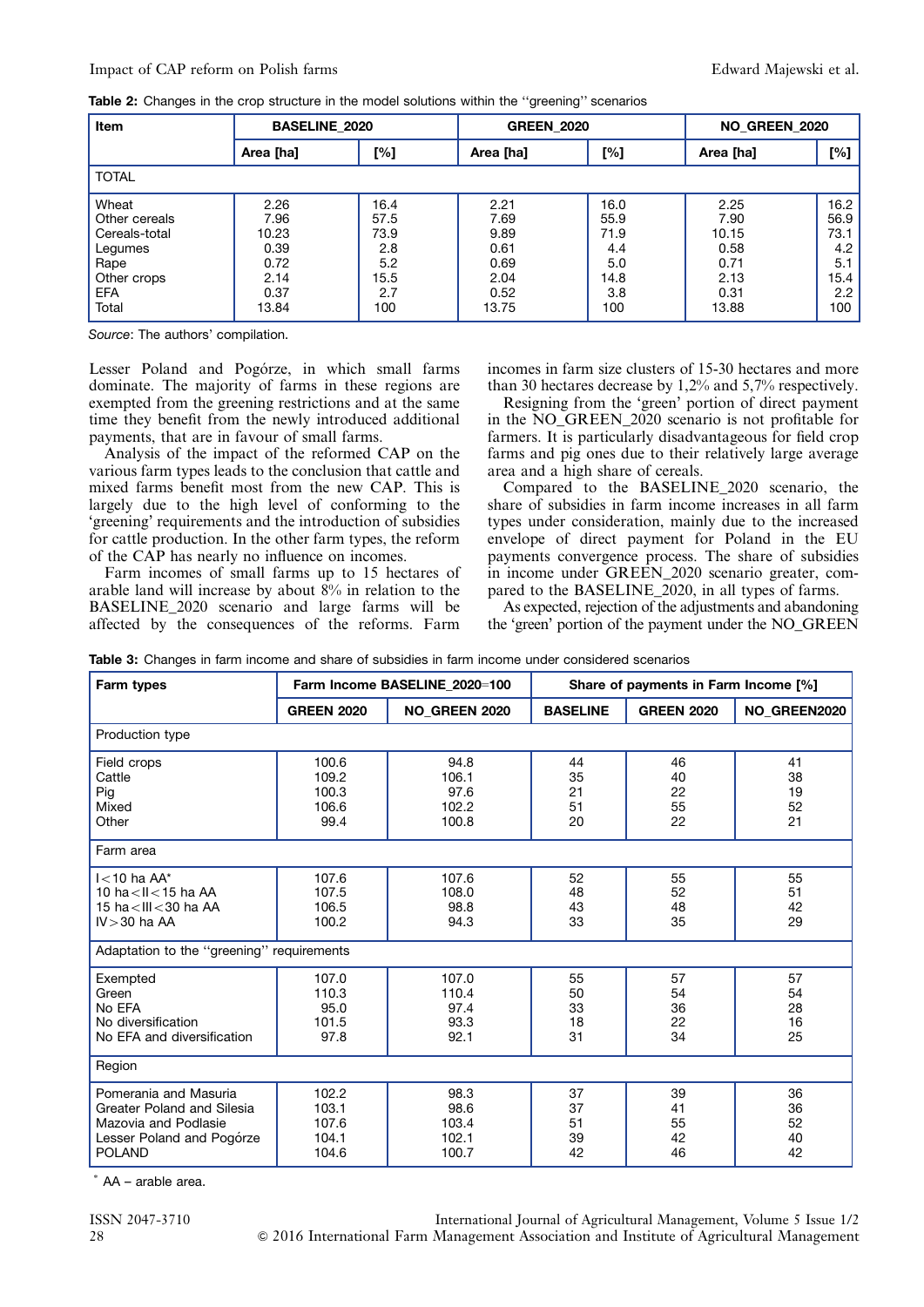

Figure 2: Share of subsidies in agricultural income Source: The authors' compilation.

scenario results in a decreased share of subsidies in income. Rejection of adjustment to the 'greening' requirements results in a decrease in the share of subsidies below the level of 2012 mainly in field crop and cattle farms, as well as in the largest farms.

The reform of direct payments and the introduction of additional payments result not only in a change in the share of subsidies in income, but also in a change in the aid structure. Changes in the average share of the various types of payments in agricultural income are shown in Figure 2.

In the GREEN\_2020 scenario reduction of the amounts of the Single Area Payment (SAPS), which is the basic component of the CAP financial support for farmers, does not result in a decrease in the average level of aid as the newly introduced subsidies for production offset the reduction. As a result, the average level of aid for farms under the GREEN 2020 scenario is higher than in the BASELINE\_2020 scenario.

Reduction of the share of SAPs under the NO\_GREEN\_2020 scenario results from the introduction of sanctions on non-adapted farms. Limitation of funding for agri-environmental measures and the resulting decrease in agri-environmental payments by 46% has a relatively small impact on the aid structure due to a relatively low level of participation of farms in agrienvironmental measures.

It should be noted that the presented structure of payments reflects changes taking place on the average farm, while the share of direct payments in income of larger farms ( $>$ 30 ha) will be lower by approx. 10 pp. It needs to be emphasized that the presented results do not account for the largest, large-scale farms which are not subject to FADN observations. In the case of the aforementioned farms, the reformed CAP will have a negative impact on their financial performance, mainly due to the EFA requirement and modulation of direct payments.

# 5. Conclusions

Model calculations demonstrate that the final CAP 'greening' will not result in significant adverse changes in the productivity of land and economic performance of farms. Relaxation of the requirements by the European Commission in the final version of the reform means that 'greening' does not significantly affect farm incomes.

A more significant decrease in agricultural income can be seen, however, in certain types of farms (those characterized mainly by monoculture on good soils and

those to which the EFA requirement applies). However, in certain types of farms (e.g. cattle ones, fully adapted ones) an increase in income by 2020 can even be noted due to a minor impact of the restrictions being introduced and the increasing level of aid under the newly introduced additional payments.

The introduction of additional payments for farms up to 30 hectares and payments to certain production types (cattle, sheep, goats, soft fruit) increases farm incomes of the smallest farms and on average reduces negative impacts of greening restrictions. The inclusion of leguminous crops and catch crops as EFA equivalents resulted in a further decrease in the percentage of Polish farms which require adjustments to the 'greened' CAP to 20%. By far the largest group of farms classified as nonadapted ones have insufficient EFA. In almost all types of non-adapted farms, the introduction of changes leading to compliance with the 'greening' requirements is for farmers a more favourable alternative than abandoning 30% of the direct payment rate.

In conclusion, the CAP 'greening' will not have a significant impact on the volume of production and incomes in the agricultural sector in Poland. Adverse effects of the regulations may occur in a small number of non-adapted farms. At the same time, it should be noted that, given a high percentage of farms exempt from the 'greening' requirement, or those already adapted, the reform will not contribute to the achievement of environmental effects.

# About the authors

Adam Was (Ph.D.) is an Assistant professor at the Faculty of Economic Sciences of the Warsaw University of Life Sciences (SGGW), agricultural economist. His main research areas are as follows: modelling impacts of agricultural policy changes on the farming sector and the environment, structural changes in agriculture. He was involved in delimitation of Less Favoured Areas in Poland, at present he is doing a research on biogas production in livestock farms.

Edward Majewski is a Full Professor at the Faculty of Economic Sciences of the Warsaw University of Life Sciences (SGGW), agricultural economist. His research interest are related mainly to Sustainable Agriculture and assessing impacts of agricultural policy changes on farm incomes and environmental performance of farms. He was introducing to Poland the concept of Integrated Farming System, promoting environmentally friendly farming practices.

Stefania Czekaj is a Ph.D. student at the Faculty of Economic Sciences of the Warsaw University of Life Sciences (SGGW). Apart from her involvement in the study on impacts of the CAP greening, she is expected to work on her PhD dissertation focused on the issue of succession in farming sector.

#### Acknowledgements

This article was presented as a peer-reviewed paper at the 20<sup>th</sup> International Farm Management Congress, Quebec, Canada, July 2015 and is reproduced by kind permission of the International Farm Management Association.